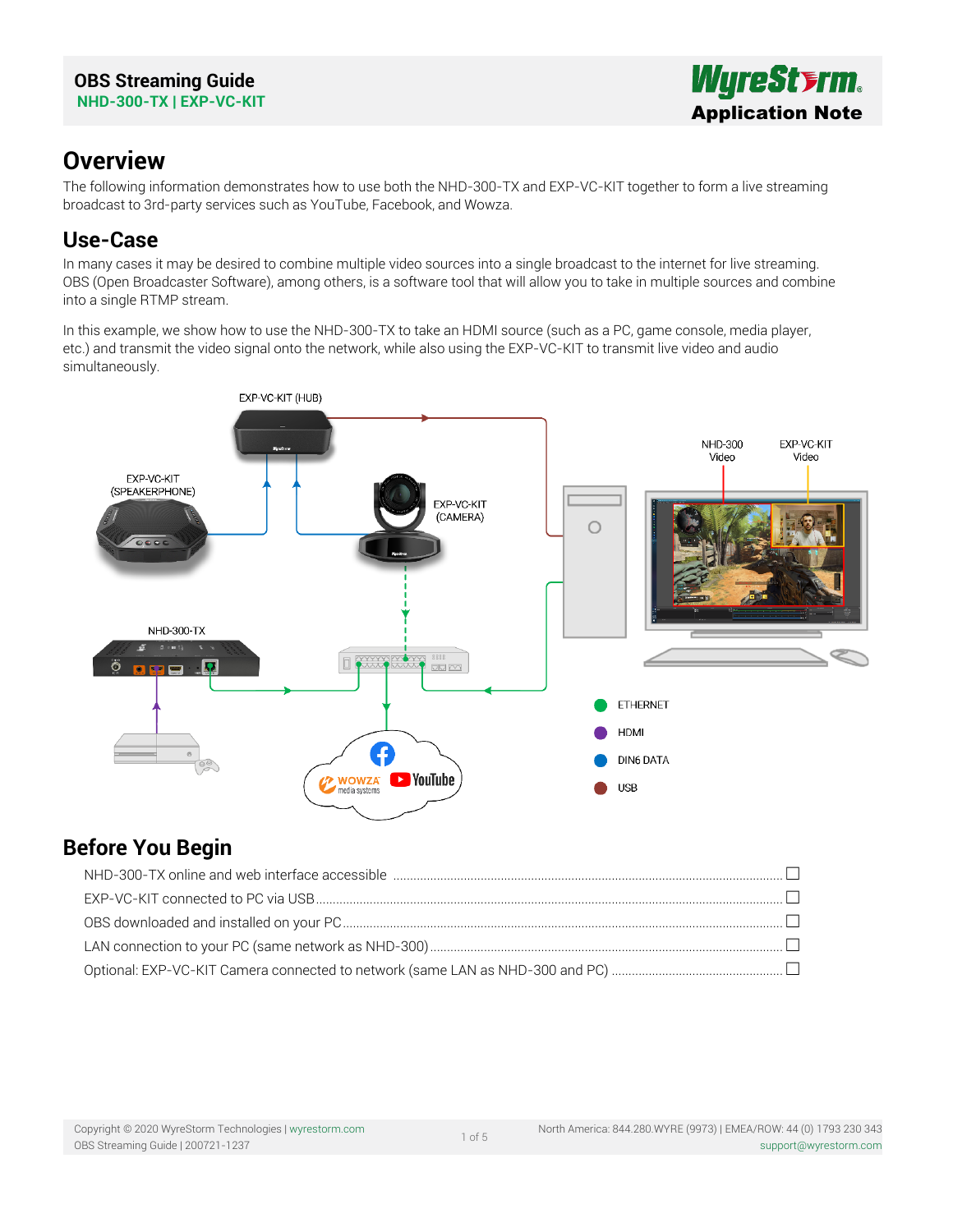# **Configuration**

# **NHD-300-TX**

- 1. Connect an HDMI source to the NHD-300.
- 2. Log into the web interface of the NHD-300, by default the NHD-300 is set to DHCP. Default credentials are both
	- admin.
- 3. Navigate to Channel 1 Settings > Stream 1 Protocol Settings.
- 4. Select RTSP as the protocol and click Apply.

| Stream 1 Protocol Settings                        |                            |                                 |
|---------------------------------------------------|----------------------------|---------------------------------|
| $RTSP: \bullet$<br>HTTP:<br>Unicast: <sup>O</sup> | Multicast: <sup>O</sup>    | $RTP:$ $\bullet$<br>Disabled: O |
| Path:                                             | channel01                  |                                 |
| Port:                                             | 554                        | 1-65535                         |
| <b>Authentication Enabled:</b><br>. .             | Authentication Disabled: O |                                 |
| Username:                                         | mainus                     | length<=6                       |
| Password:                                         | mainpw                     | length<=6                       |
| <b>RTSP Mode:</b>                                 | Video+Audio                |                                 |
| <b>RTSP Transport:</b>                            | <b>UDP</b>                 |                                 |

5. Navigate back to the System Status page and locate Channel 1 Stream 1 Access. Make note of the URL.

Video Input 1920x1080p 60fps

**Audio Input** PCM 48000Hz 2ch

Channel 1 Stream 1 Access rtsp://192.168.1.131:554/channel01

Channel 1 Stream 2 HLS Access http://192.168.1.131:8235/hls/hd-live.m3u8

Channel 1 Stream 2 RTMP Access rtmp://192.168.1.131:1935/hls/hd-live

Channel 2 Stream 1 Access http://192.168.1.131:80/channel02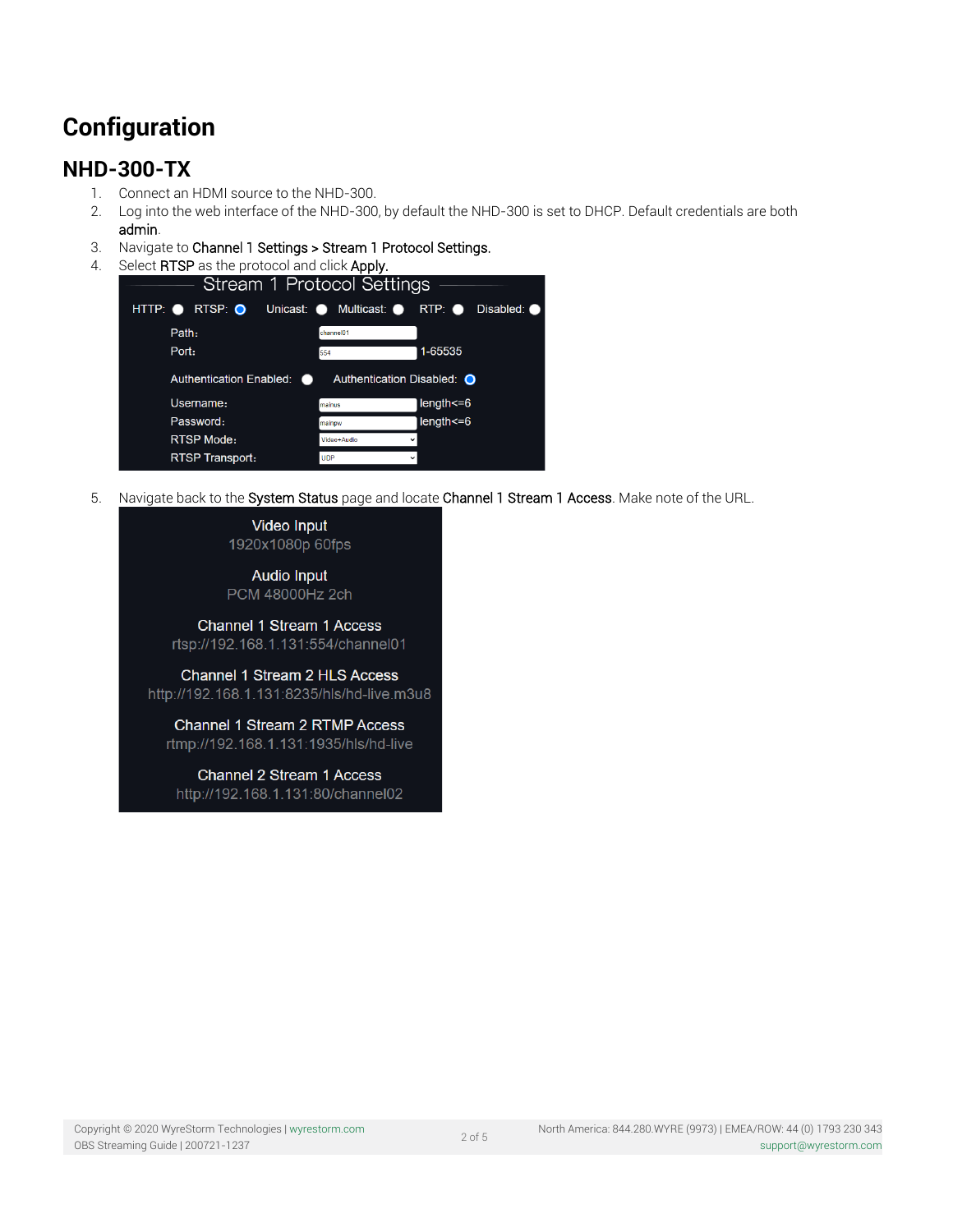# **EXP-VC-KIT**

- 1. Connect the camera and speakerphone to the hub via the DIN6 cables.
- 2. Connect the hub to your pc via the USB 2.0 cable.

**Optional**: Video from the camera will transmit over the USB connection to your PC. The camera also has the option to connect to the local network and stream video as a secondary option into OBS if desired. If you wish to use the camera's network video stream instead of the USB video, perform the following steps.

- 3. Connect the camera to the same local area network as your PC and NHD-300.
- 4. Log into the web interface. Default IP address is 192.168.11.243. Default credentials are both admin.
- 5. Navigate to Network > Ethernet and change the default IP address into the same subnet range as the NHD-300 and your PC.

| <b>Configurations</b>                              | <b>Ethernet</b>    |                   |
|----------------------------------------------------|--------------------|-------------------|
| ⊿ Video Configure<br>Video Encode                  | <b>DHCP</b>        |                   |
| Stream Publish<br><b>RTP</b> Multicast             | <b>IP Address</b>  | 192.168.1.144     |
| Video Parameters<br><b>D</b> Video OSD             | <b>Subnet Mask</b> | 255.255.255.0     |
| <b>OSD Font Size</b><br>▲ <b>NetWork Configure</b> | Default Gateway    | 192.168.1.1       |
| <b>B</b> Network Port                              | <b>MAC Address</b> | E4:77:D4:06:63:63 |
| <b>B</b> Ethernet                                  |                    |                   |
| <b>ET DNS</b><br><b>B</b> GB28181                  |                    | $\Box$ Save       |

6. By default, the camera already has RTSP streaming enabled. The RTSP URL syntax is: rtsp://<Camera\_IP>:554/live/av0

### **OBS**

Download and install the latest version of OB[S here.](https://obsproject.com/download)

### **Adding the NHD-300 Stream**

1. Locate the Sources section in OBS and click the "+" button. Choose the option to add a Media Source.



- 2. Name the Media Source "NHD-300-TX" (or the name of the source that is connected to the 300).
- 3. On the following Properties window uncheck the Local File box.
- 4. Locate the Input field and paste NHD-300's RTSP URL that was previously noted down.



Copyright © 2020 WyreStorm Technologies | [wyrestorm.com](http://wyrestorm.com/) OBS Streaming Guide | 200721-1237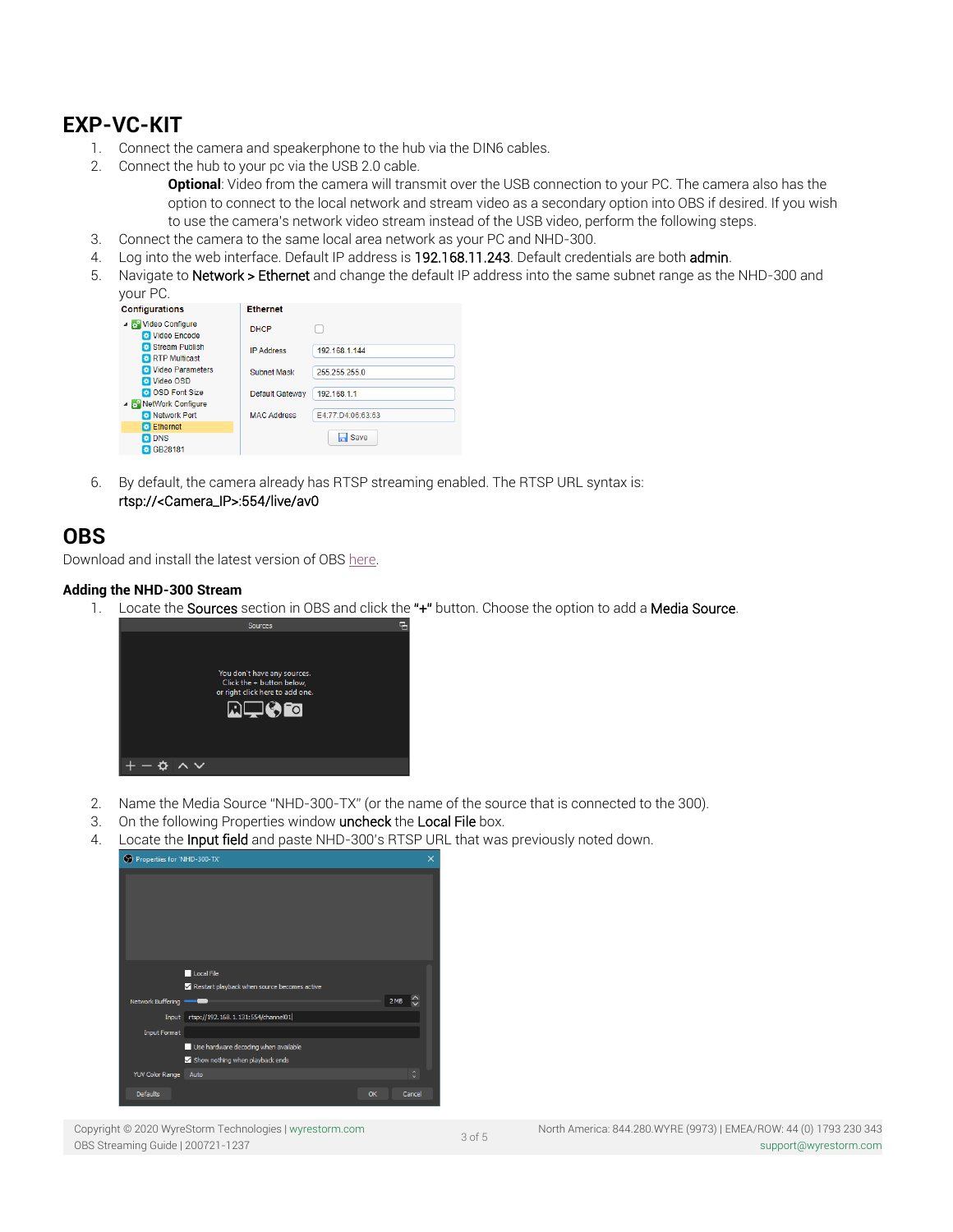5. Click Ok. The stream from the NHD-300 should now be visible in OBS.

### **Adding EXP-VC-KIT Camera (USB)**

- 1. Navigate back to the Sources section in OBS, click the "+" button and choose Add Video Capture Device.
- 2. If your PC has a built-in webcam, be sure to click the Device drop down menu and choose UVC Camera to select the



3. Click OK. The camera feed should now be live in OBS.

#### **Adding EXP-VC-KIT Camera (Network)**

- 1. Navigate to the Sources section in OBS and click the "+" button. Choose the option to add a Media Source.
- 2. Name the Media Source "Camera."
- 3. On the following Properties window uncheck the Local File box.
- 4. Locate the Input field and paste the EXP-VC-KIT Camera's RTSP URL from the section above.
- 5. Click Ok. The camera's network stream should now be visible in OBS.